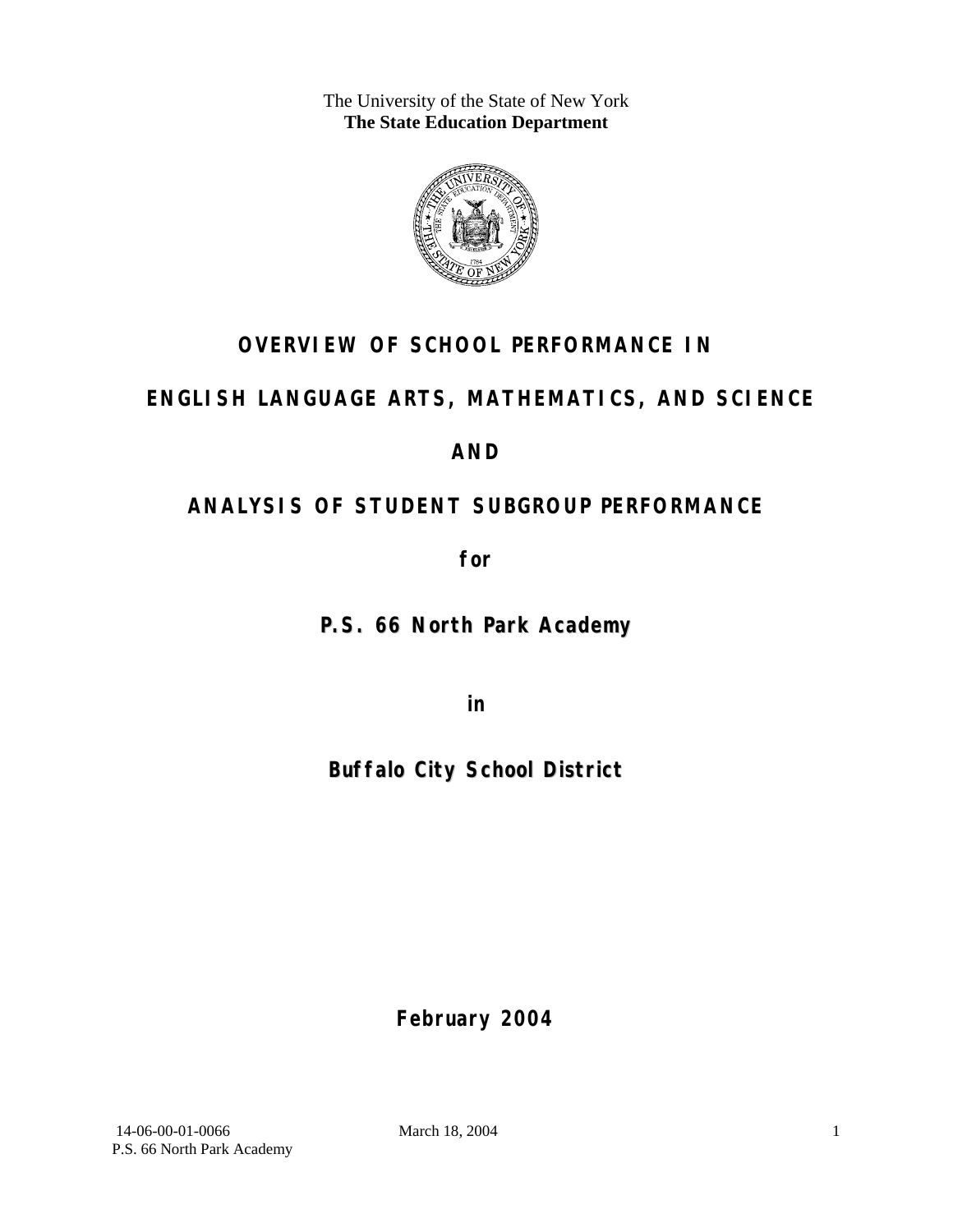### **THE UNIVERSITY OF THE STATE OF NEW YORK**

#### **Regents of The University**

| Tonawanda             |
|-----------------------|
| <b>Hollis</b>         |
| Staten Island         |
| New Rochelle          |
| Peru                  |
| Huntington            |
| <b>North Syracuse</b> |
| New York              |
| <b>Belle Harbor</b>   |
| Buffalo               |
| Hartsdale             |
| Albany                |
| <b>Bronx</b>          |
| New York              |
| <b>Binghamton</b>     |
| Rochester             |

#### **President of The University and Commissioner of Education**

RICHARD P. MILLS

**Deputy Commissioner for Elementary, Middle, Secondary and Continuing Education**  JAMES A. KADAMUS

#### **Coordinator, School Operations and Management Services**

CHARLES SZUBERLA

#### **Coordinator, Information and Reporting Services**

MARTHA P. MUSSER

The State Education Department does not discriminate on the basis of age, color, religion, creed, disability, marital status, veteran status, national origin, race, gender, genetic predisposition or carrier status, or sexual orientation in its educational programs, services and activities. Portions of this publication can be made available in a variety of formats, including braille, large print or audio tape, upon request. Inquiries concerning this policy of nondiscrimination should be directed to the Department's Office for Diversity, Ethics, and Access, Room 530, Education Building, Albany, NY 12234. **Requests for additional copies of this publication may be made by contacting the Publications Sales Desk, Room 309, Education Building, Albany, NY 12234.** 

Please address all correspondence about this report that is not related to data corrections to:

*School Report Card Coordinator Information and Reporting Services Team New York State Education Department Room 863 EBA 89 Washington Avenue Albany, NY 12234*  E-mail: *RPTCARD@mail.nysed.gov*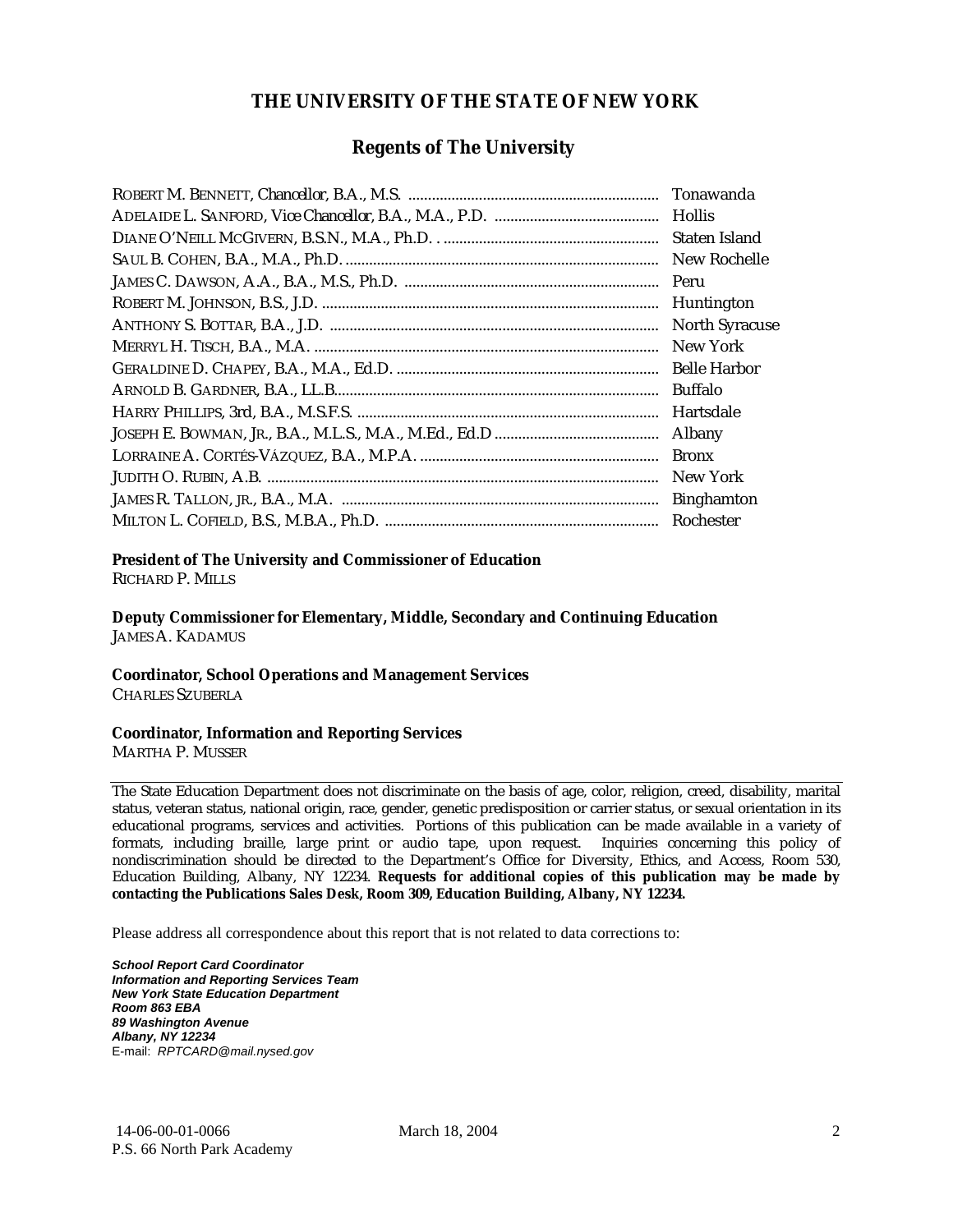The *New York State School Report Card* is an important part of the Board of Regents effort to raise learning standards for all students. It provides information to the public on student performance and other measures of school and district performance. Knowledge gained from the school report card on a school's strengths and weaknesses can be used to improve instruction and services to students.

The *New York State School Report Card* consists of three parts: the *Overview of School Performance in English Language Arts, Mathematics, and Science and Analysis of Student Subgroup Performance,* the *Comprehensive Information Report,* and the *School Accountability Report*. The *Overview and Analysis* presents performance data on measures required by the federal No Child Left Behind Act: English, mathematics, science, and graduation rate. Performance data on other State assessments can be found in the *Comprehensive Information Report*. The *School Accountability Report* provides information as to whether a school is making adequate progress toward enabling all students to achieve proficiency in English and mathematics.

State assessments are designed to help ensure that all students reach high learning standards. They show whether students are getting the foundation knowledge they need to succeed at the elementary, middle, and commencement levels and beyond. The State requires that students who are not making appropriate progress toward the standards receive academic intervention services.

In the *Overview*, performance on the elementary- and middle-level assessments in English language arts and mathematics and on the middle-level science test is reported in terms of mean scores and the percentage of students scoring at each of the four levels. These levels indicate performance on the standards from seriously deficient to advanced proficiency. Performance on the elementary-level science test is reported in terms of mean scores and the percentage of students making appropriate progress. Regents examination scores are reported in four score ranges. Scores of 65 to 100 are passing; scores of 55 to 64 earn credit toward a local diploma (with the approval of the local board of education). Though each elementary- and middle-level assessment is administered to students in a specific grade, secondary-level assessments are taken by students when they complete the coursework for the core curriculum. Therefore, the performance of students at the secondary level is measured for a student cohort rather than a group of students at a particular grade level. Students are grouped in cohorts according to the year in which they first entered grade 9.

The assessment data in the *Overview and Analysis* are for all tested students in the school, including general-education students and students with disabilities. In the *Overview*, each school's performance is compared with that of schools similar in grade level, district resources, and student needs as indicated by income and limited English proficiency (LEP) status. Each district's performance is compared with that of all public schools statewide. In the *Analysis*, performance is disaggregated by race/ethnicity, disability status, gender, LEP status, income level, and migrant status.

Explanations of terms referred to or symbols used in this part of the school report card may be found in the glossary on the last page. Further information on the school report card may be found in the guide, *Understanding Your School Report Card: February 2004*, available on the Information and Reporting Services Web site at www.emsc.nysed.gov/irts.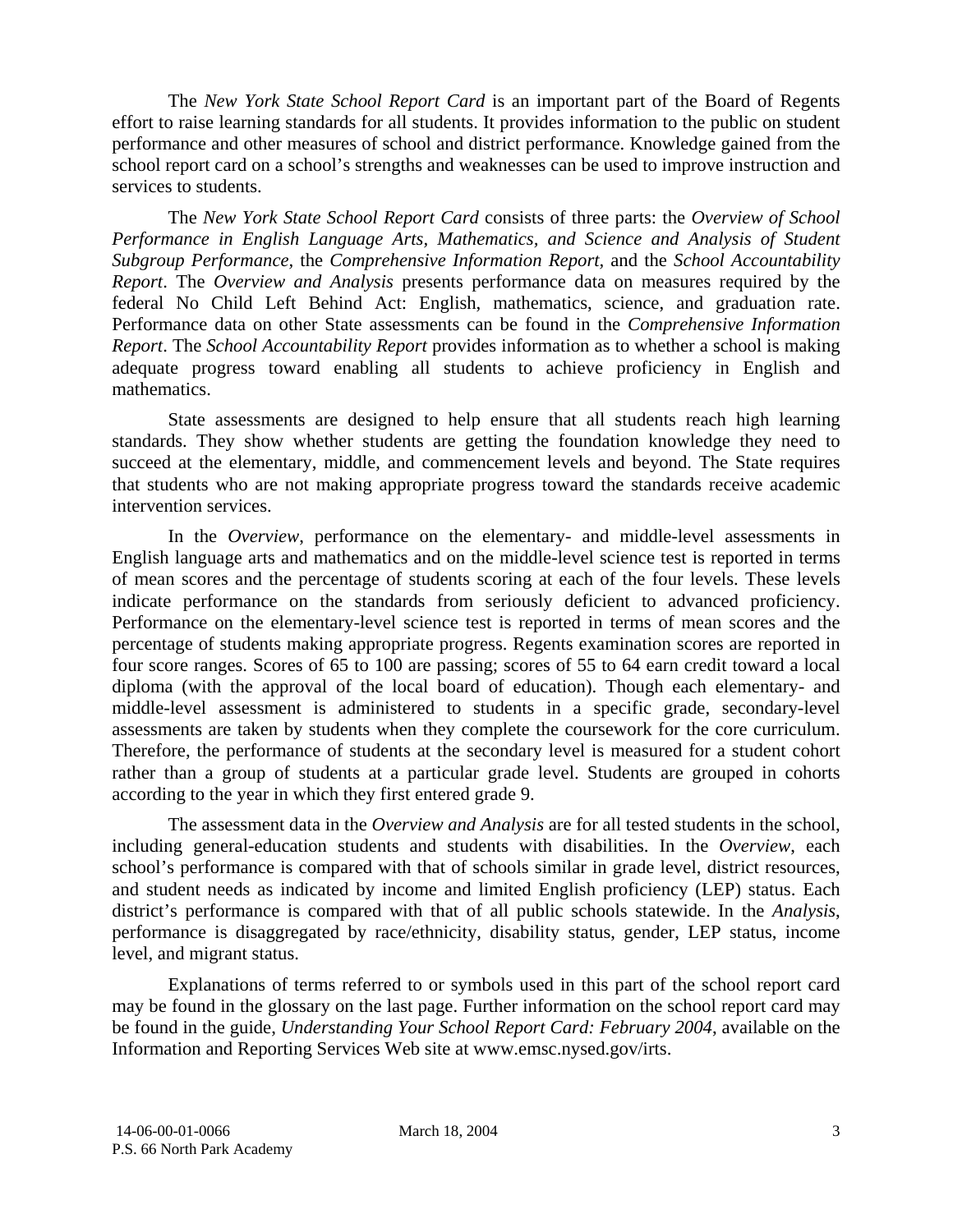# **Overview of School Performance in English Language Arts, Mathematics, and Science**

### **School Profile**

| Principal:<br>Angela Elmore |             | (716)838-7447<br>Phone:   |
|-----------------------------|-------------|---------------------------|
| Organization                | Grade Range | <b>Student Enrollment</b> |
| $2002 - 03$                 | 7-8         | 163                       |

| 2001–02 School District-wide Total Expenditure per Pupil | \$12,201 |
|----------------------------------------------------------|----------|
|----------------------------------------------------------|----------|

#### **2002–03 Percentage of Core Classes Taught by Highly Qualified Teachers\***

| <b>Number of Core</b><br><b>Classes</b> | <b>Percent Taught</b><br>by Highly<br>Qualified<br><b>Teachers</b> |
|-----------------------------------------|--------------------------------------------------------------------|
| 15                                      | 84%                                                                |

\*For the 2002-03 school year, SED is reporting that teachers of core classes are highly qualified if they are certified to teach those classes. However, No Child Left Behind (NCLB) imposes requirements beyond certification for some teachers to be considered highly qualified. In future years, when New York State uses the NCLB criteria for reporting, certified teachers must fulfill all NCLB requirements to be counted as highly qualified.

#### **2002–03 Percentage of Teachers with No Valid Teaching Certificate\***

| Number of<br><b>Teachers</b> | <b>Percent with No</b><br><b>Valid Teaching</b><br><b>Certificate</b> |
|------------------------------|-----------------------------------------------------------------------|
| 25                           | 12%                                                                   |

\*This count includes teachers with temporary licenses who do not have a valid permanent, provisional, or transitional teaching certificate.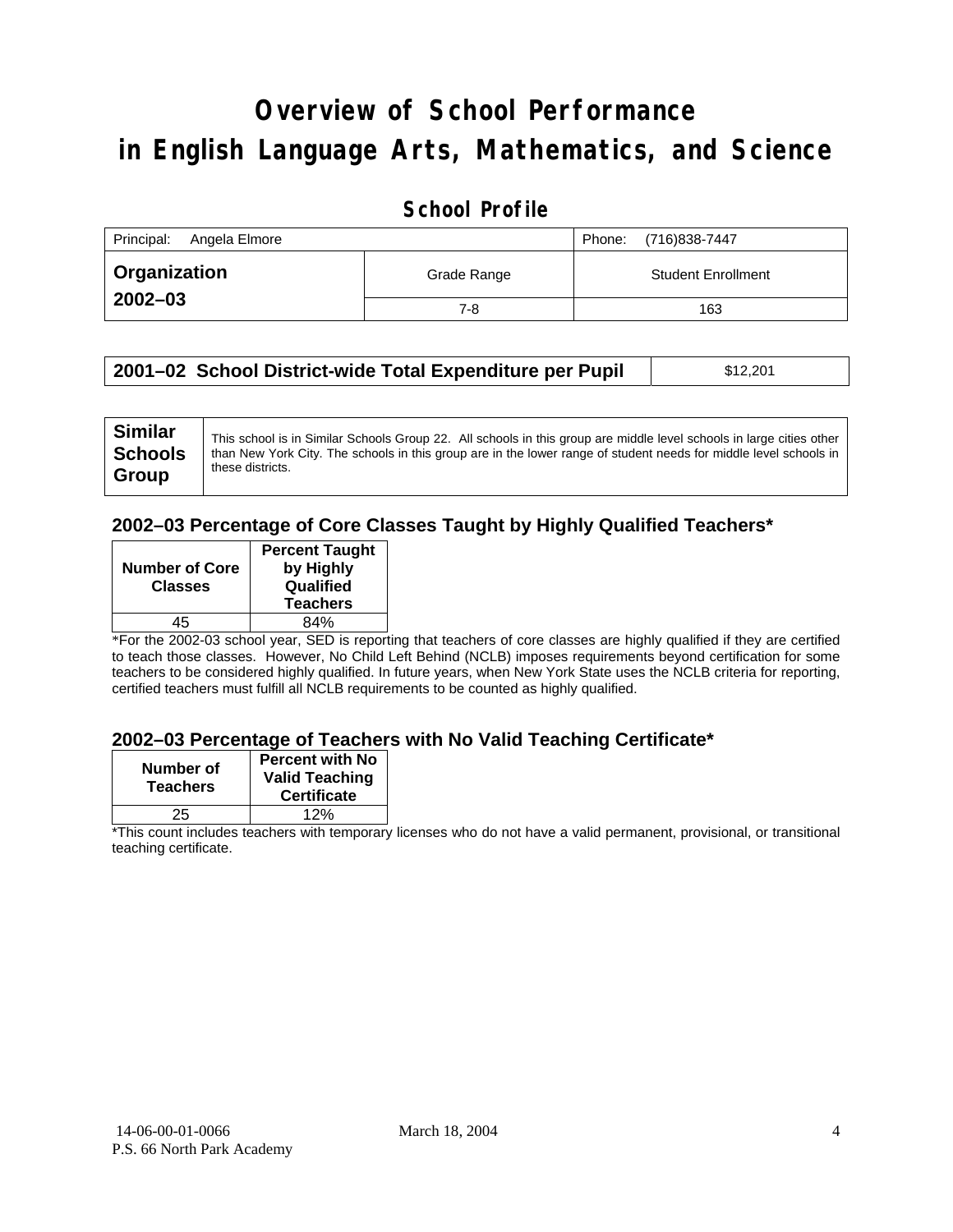### English Language Arts



| <b>Performance at</b><br><b>This School</b> | Level 1<br>527-661 | Level 2<br>662-700 | Level 3<br>701-738 | Level 4<br>739-830 | Total | <b>Mean Score</b> |
|---------------------------------------------|--------------------|--------------------|--------------------|--------------------|-------|-------------------|
| May 2001                                    | 11                 | 51                 | 22                 | 3                  | 87    | 688               |
|                                             | Level 1<br>527-659 | Level 2<br>660-698 | Level 3<br>699-737 | Level 3<br>738-830 | Total |                   |
| <b>March 2002</b>                           | 10                 | 93                 | 29                 | $\overline{2}$     | 134   | 684               |
|                                             | Level 1<br>527-657 | Level 2<br>658-696 | Level 3<br>697-736 | Level 4<br>737-830 | Total |                   |
| January 2003                                | 12                 | 50                 | 18                 | 0                  | 80    | 681               |

|         | Middle-Level English Language Arts Levels — Listening, Reading, and Writing Standards                         |  |  |  |
|---------|---------------------------------------------------------------------------------------------------------------|--|--|--|
| Level 4 | These students <b>exceed the standards</b> and are moving toward high performance on the Regents examination. |  |  |  |
| Level 3 | These students meet the standards and, with continued steady growth, should pass the Regents examination.     |  |  |  |
| Level 2 | These students need extra help to meet the standards and pass the Regents examination.                        |  |  |  |
| Level 1 | These students have serious academic deficiencies.                                                            |  |  |  |

**Performance of Limited English Proficient Students Taking the New York State English as a Second Language Achievement Test (NYSESLAT) as the Measure of English Language Arts Achievement**

| Grade 8 | <b>Number</b><br>Tested | Level 1 | Level 2 | Level 3 | Level 4 |
|---------|-------------------------|---------|---------|---------|---------|
| 2003    |                         |         |         |         |         |

**Performance of Students with Severe Disabilities on the New York State Alternate Assessment (NYSAA) in English** 

| Grade 8     | Number<br>Tested | AA-Level 1 | AA-Level 2 | AA-Level 3 | AA-Level 4 |
|-------------|------------------|------------|------------|------------|------------|
| $2002 - 03$ |                  |            |            |            |            |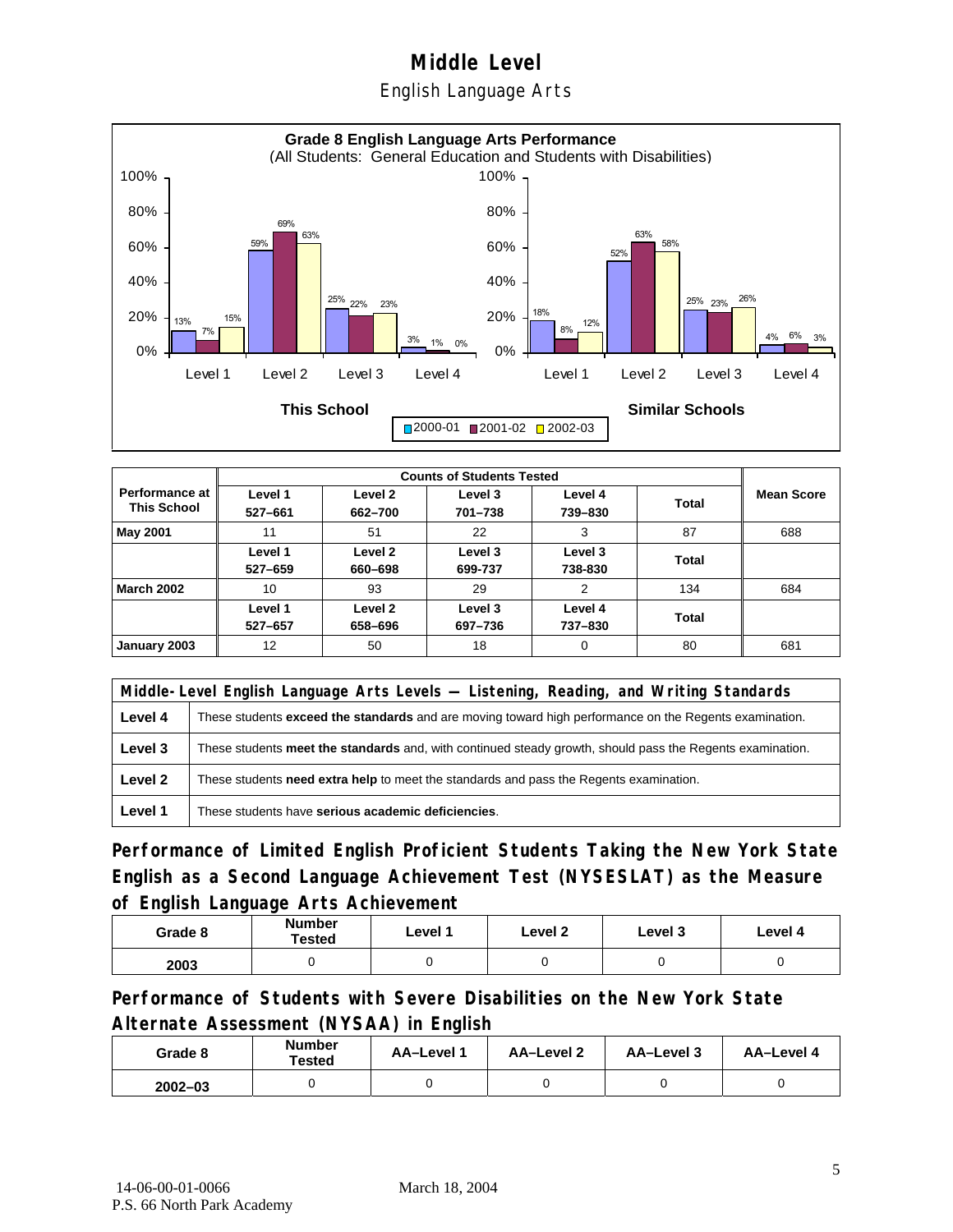#### **Mathematics**



| <b>Counts of Students Tested</b>       |                    |                    |                    |                    |              |                   |
|----------------------------------------|--------------------|--------------------|--------------------|--------------------|--------------|-------------------|
| Performance at I<br><b>This School</b> | Level 1<br>517-680 | Level 2<br>681-715 | Level 3<br>716-759 | Level 4<br>760-882 | <b>Total</b> | <b>Mean Score</b> |
| <b>May 2001</b>                        | 36                 | 40                 |                    |                    | 87           | 686               |
| May 2002                               | 34                 | 64                 | 34                 |                    | 134          | 698               |
| May 2003                               |                    | 33                 | 31                 |                    | 76           | 708               |

|         | Middle-Level Mathematics Levels — Knowledge, Reasoning, and Problem-Solving Standards                         |  |  |
|---------|---------------------------------------------------------------------------------------------------------------|--|--|
| Level 4 | These students <b>exceed the standards</b> and are moving toward high performance on the Regents examination. |  |  |
| Level 3 | These students meet the standards and, with continued steady growth, should pass the Regents examination.     |  |  |
| Level 2 | These students <b>need extra help</b> to meet the standards and pass the Regents examination.                 |  |  |
| Level 1 | These students have serious academic deficiencies.                                                            |  |  |

### **Performance of Students with Severe Disabilities on the New York State Alternate Assessment (NYSAA) in Mathematics**

| <b>Middle Level</b> | <b>Number</b><br>Tested | <b>AA-Level</b> | AA-Level 2 | AA-Level 3 | AA-Level 4 |  |
|---------------------|-------------------------|-----------------|------------|------------|------------|--|
| $2002 - 03$         |                         |                 |            |            |            |  |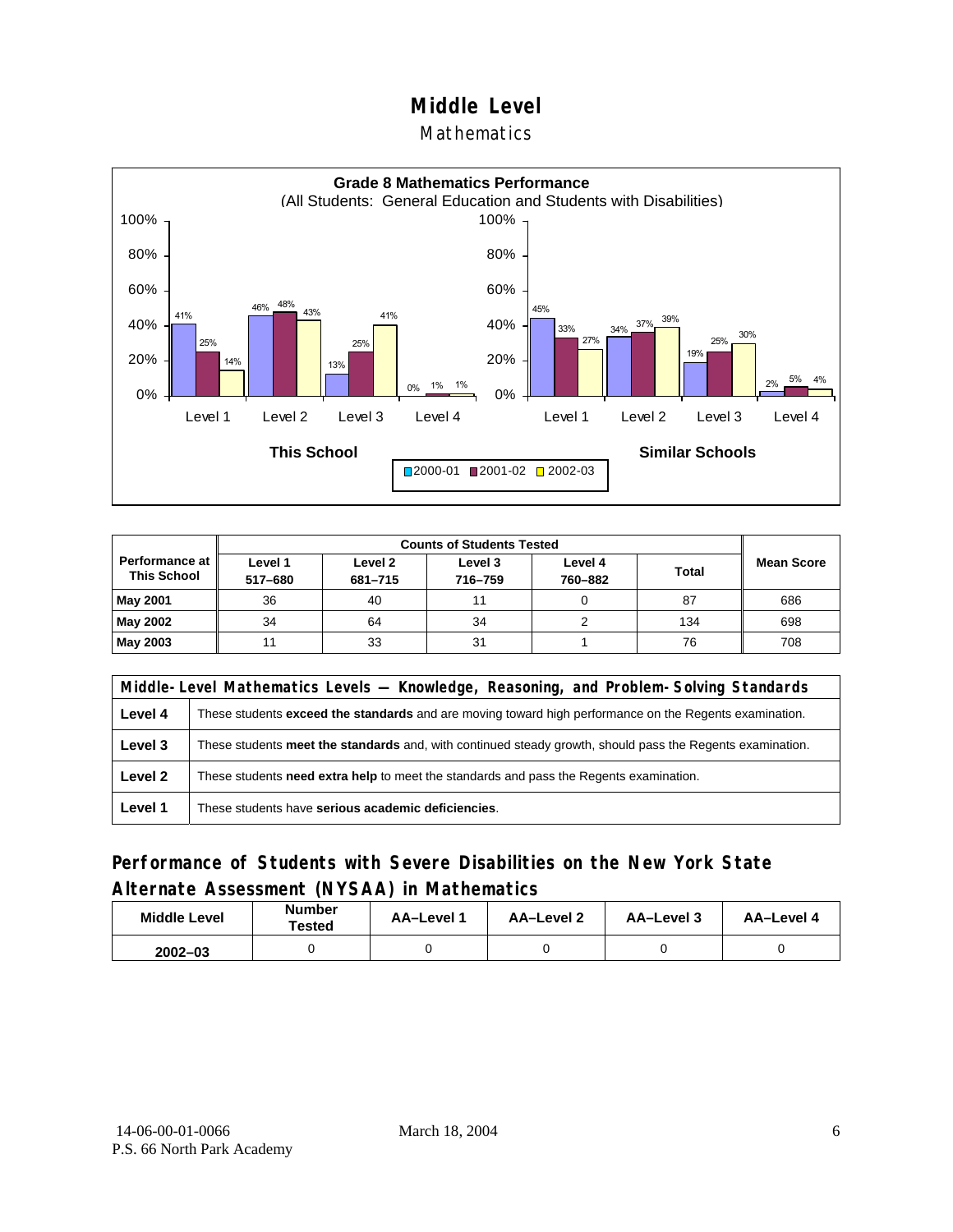#### **Science**



| <b>Performance at This School</b> |                             |         |         |         |         |       |                   |
|-----------------------------------|-----------------------------|---------|---------|---------|---------|-------|-------------------|
|                                   |                             | Level 1 | Level 2 | Level 3 | Level 4 | Total | <b>Mean Score</b> |
| <b>June 2002</b>                  | <b>Middle-Level Science</b> |         | 31      | 75      | 20      | 128   | 72                |
|                                   | <b>Regents Science</b>      |         |         |         |         |       |                   |
| January/                          | <b>Middle-Level Science</b> |         | 16      | 41      | 14      | 74    | 72                |
| June 2003                         | <b>Regents Science</b>      |         |         |         |         |       |                   |

|         | Middle-Level Science Levels — Knowledge, Reasoning, and Problem-Solving Standards*                                                                                                                  |  |  |  |  |  |  |  |
|---------|-----------------------------------------------------------------------------------------------------------------------------------------------------------------------------------------------------|--|--|--|--|--|--|--|
| Level 4 | These students <b>exceed the standards</b> on the middle-level science test and are moving toward high performance<br>on the Regents examinations or score 85–100 on a Regents science examination. |  |  |  |  |  |  |  |
| Level 3 | These students meet the standards on the middle-level science test and, with continued steady growth, should<br>pass the Regents examinations or score 65–84 on a Regents science examination.      |  |  |  |  |  |  |  |
| Level 2 | These students need extra help to meet the standards for middle-level science and to pass the Regents<br>examinations or score 55–64 on a Regents science examination.                              |  |  |  |  |  |  |  |
| Level 1 | These students have serious academic deficiencies as evidenced in the middle-level science test or score 0–54<br>on a Regents science examination.                                                  |  |  |  |  |  |  |  |

\*Students may demonstrate proficiency in middle-level science by scoring at Level 3 or above on the middle-level science test or by scoring 65 or above on a Regents examination in science.

### **Performance of Students with Severe Disabilities on the New York State Alternate Assessment (NYSAA) in Science**

| <b>Middle-Level</b> | <b>Number</b><br>Tested | AA-Level 1 | AA-Level 2 | AA-Level 3 | AA-Level 4 |  |
|---------------------|-------------------------|------------|------------|------------|------------|--|
| $2002 - 03$         |                         |            |            |            |            |  |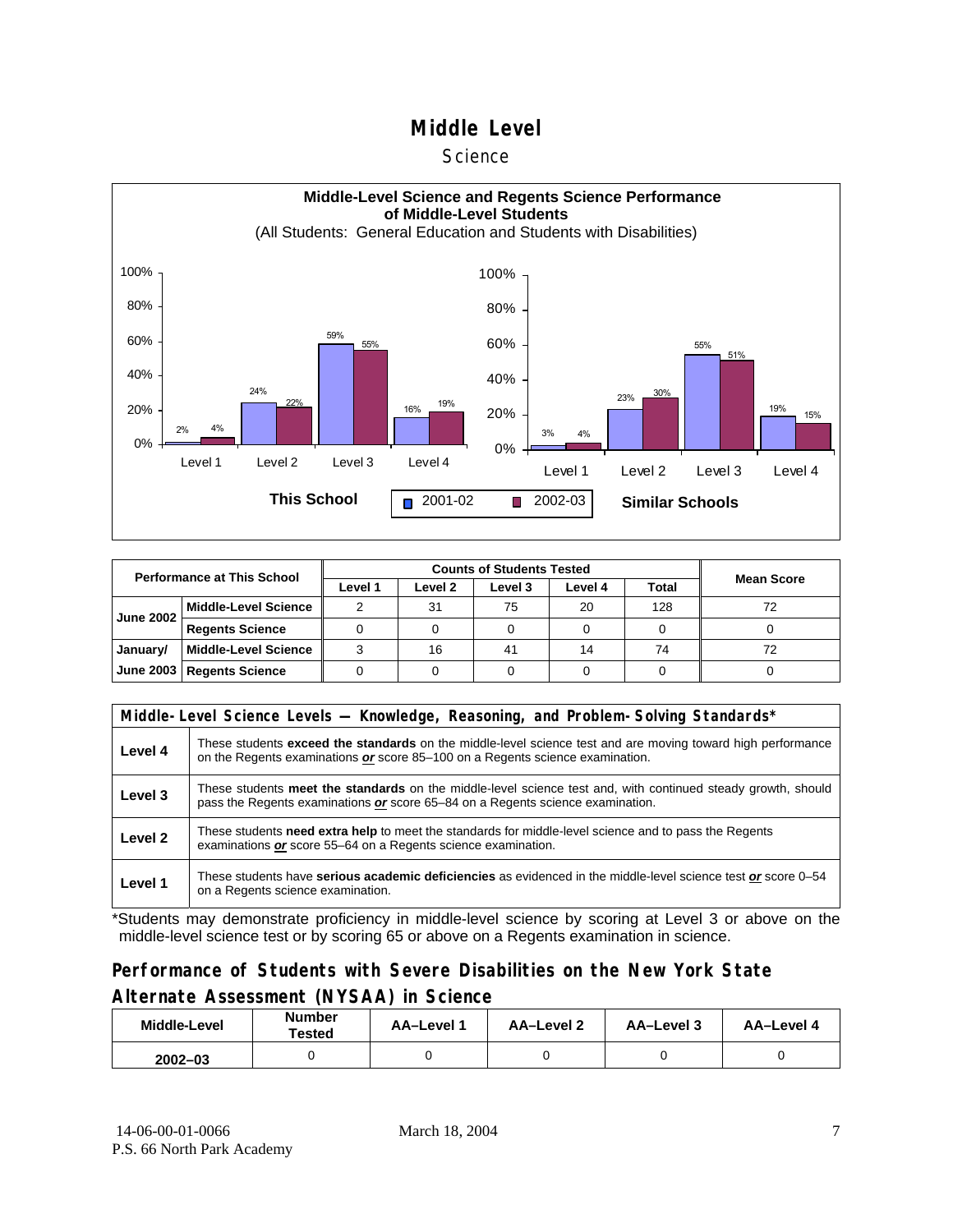# **Analysis of Student Subgroup Performance**

Historically, on State assessments the average performance of Black, Hispanic, and Native American students has been lower than that of White and Asian students. Similarly, students from lowincome families have not performed as well as those from higher income families. A high priority of the Board of Regents is to eliminate these gaps in student performance. In addition, Title I of the federal Elementary and Secondary Education Act includes explicit requirements "to ensure that students served by Title I are given the same opportunity to achieve to high standards and are held to the same high expectations as all students in each State."

This section of the school report card provides performance data for two years by racial/ethnic group, disability status, gender, English proficiency status, income level, and migrant status. The purpose of the student subgroup analyses is to determine if students who perform below the standards in any school tend to fall into particular groups, such as minority students, limited English proficient students, or economically disadvantaged students. If these analyses provide evidence that students in one of the groups achieve at a lower level than other students, the school and community should examine the reasons for this lower performance and make necessary changes in curriculum, instruction, and student support services to remedy these performance gaps. If your school did not report data for the 2002-03 school year for a subject and grade, a table showing data for subgroups in that subject and grade will not be included in the *Analysis*.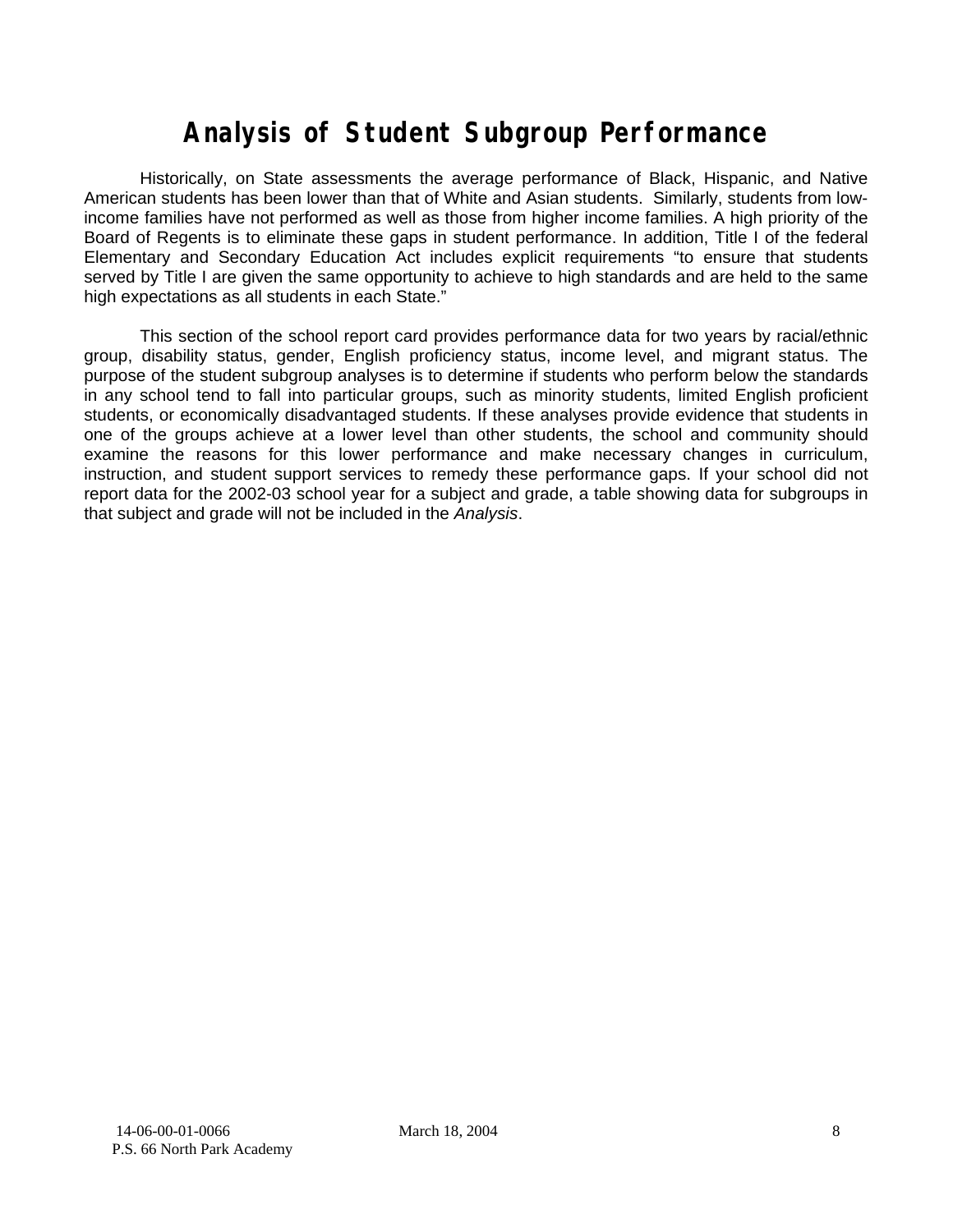## English Language Arts

|                                              |                |             | ັ<br>$2001 - 02$                                                  |    | $2002 - 03$   |                                                                   |             |             |  |
|----------------------------------------------|----------------|-------------|-------------------------------------------------------------------|----|---------------|-------------------------------------------------------------------|-------------|-------------|--|
| <b>Student Subgroup</b>                      | <b>Tested</b>  |             | <b>Percentages of Tested</b><br><b>Students Scoring at Levels</b> |    | <b>Tested</b> | <b>Percentages of Tested</b><br><b>Students Scoring at Levels</b> |             |             |  |
|                                              |                | $2 - 4$     | $3 - 4$                                                           | 4  |               | $2 - 4$                                                           | $3 - 4$     | 4           |  |
| <b>Results by Race/Ethnicity</b>             |                |             |                                                                   |    |               |                                                                   |             |             |  |
| American Indian/Alaskan Native               | 4              | $\mathbf s$ | $\mathbf s$                                                       | s  | $\mathbf{1}$  | s                                                                 | $\mathbf s$ | $\mathbf s$ |  |
| <b>Black</b>                                 | 105            | 91%         | 18%                                                               | 1% | 54            | 83%                                                               | 19%         | 0%          |  |
| Hispanic                                     | 3              | s           | s                                                                 | s  | 3             | s                                                                 | s           | s           |  |
| Asian or Pacific Islander                    | $\overline{2}$ | s           | s                                                                 | s  | 1             | s                                                                 | s           | $\mathbf s$ |  |
| White                                        | 20             | 95%         | 45%                                                               | 5% | 21            | 86%                                                               | 33%         | 0%          |  |
| Total                                        | 134            | 93%         | 23%                                                               | 1% | 80            | 85%                                                               | 23%         | 0%          |  |
| Small Group Totals (s)                       | 9              | 100%        | 33%                                                               | 0% | 5             | 100%                                                              | 20%         | 0%          |  |
| <b>Results by Disability Status</b>          |                |             |                                                                   |    |               |                                                                   |             |             |  |
| General-education students                   | 118            | 93%         | 26%                                                               | 2% | 60            | 93%                                                               | 27%         | 0%          |  |
| Students with disabilities                   | 16             | 88%         | 0%                                                                | 0% | 20            | 60%                                                               | 10%         | 0%          |  |
| Total                                        | 134            | 93%         | 23%                                                               | 1% | 80            | 85%                                                               | 23%         | 0%          |  |
| <b>Results by Gender</b>                     |                |             |                                                                   |    |               |                                                                   |             |             |  |
| Female                                       | 70             | 90%         | 20%                                                               | 1% | 35            | 83%                                                               | 23%         | 0%          |  |
| Male                                         | 64             | 95%         | 27%                                                               | 2% | 45            | 87%                                                               | 22%         | 0%          |  |
| Total                                        | 134            | 93%         | 23%                                                               | 1% | 80            | 85%                                                               | 23%         | 0%          |  |
| <b>Results by English Proficiency Status</b> |                |             |                                                                   |    |               |                                                                   |             |             |  |
| English proficient                           | 134            | 93%         | 23%                                                               | 1% | 80            | 85%                                                               | 23%         | 0%          |  |
| Limited English proficient                   | $\mathbf{0}$   | 0%          | 0%                                                                | 0% | $\mathbf 0$   | 0%                                                                | 0%          | 0%          |  |
| Total                                        | 134            | 93%         | 23%                                                               | 1% | 80            | 85%                                                               | 23%         | 0%          |  |
| <b>Results by Income Level</b>               |                |             |                                                                   |    |               |                                                                   |             |             |  |
| Economically disadvantaged                   | 96             | 91%         | 17%                                                               | 1% | 55            | 78%                                                               | 15%         | 0%          |  |
| Not disadvantaged                            | 38             | 97%         | 39%                                                               | 3% | 25            | 100%                                                              | 40%         | $0\%$       |  |
| Total                                        | 134            | 93%         | 23%                                                               | 1% | 80            | 85%                                                               | 23%         | 0%          |  |
| <b>Results by Migrant Status</b>             |                |             |                                                                   |    |               |                                                                   |             |             |  |
| Migrant family                               | $\mathbf 0$    | 0%          | 0%                                                                | 0% | 0             | 0%                                                                | 0%          | 0%          |  |
| Not migrant family                           | 134            | 93%         | 23%                                                               | 1% | 80            | 85%                                                               | 23%         | 0%          |  |
| Total                                        | 134            | 93%         | 23%                                                               | 1% | 80            | 85%                                                               | 23%         | 0%          |  |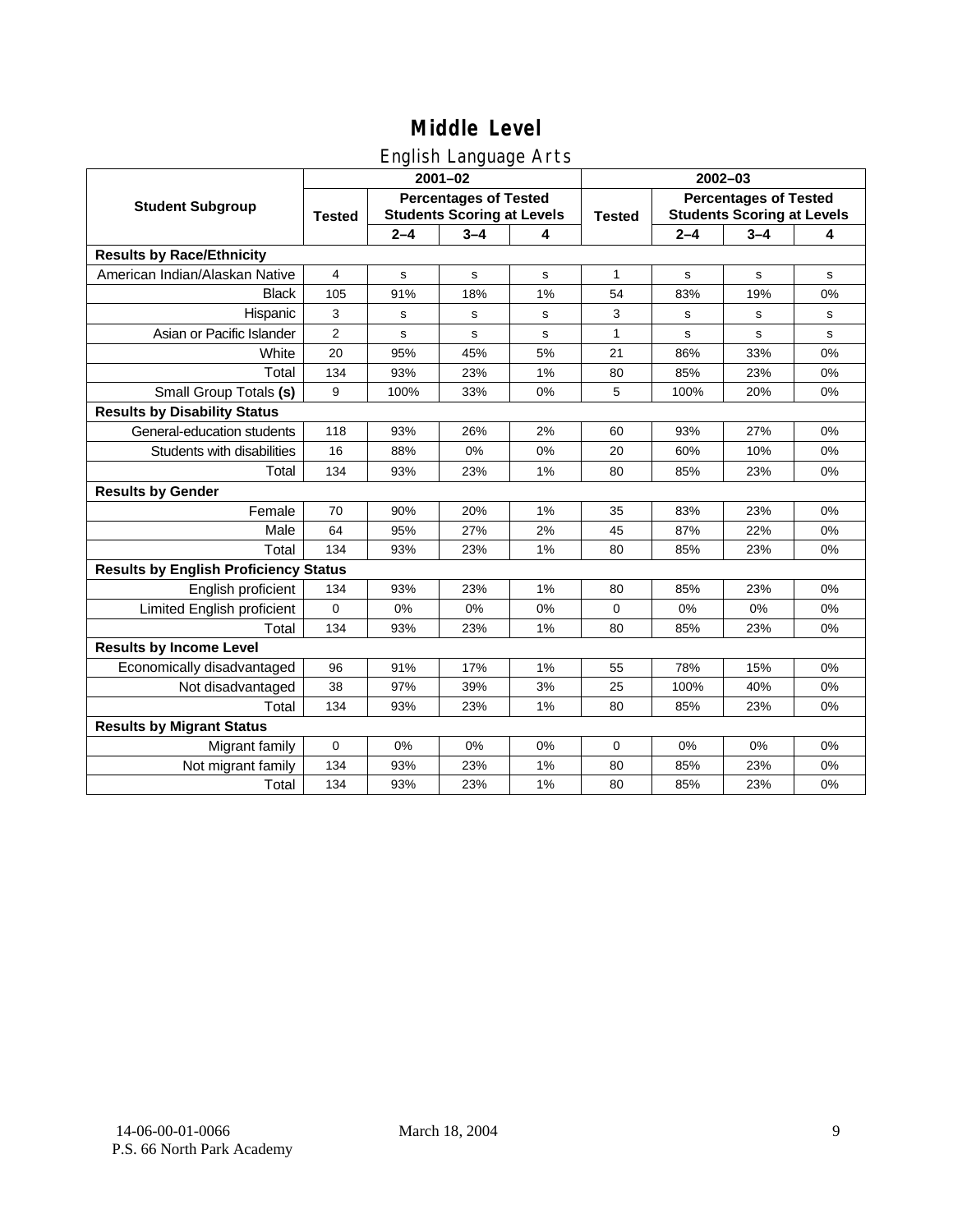### Mathematics

|                                              |                |         | $2001 - 02$                                                       |    | $2002 - 03$  |                                                                   |         |    |  |
|----------------------------------------------|----------------|---------|-------------------------------------------------------------------|----|--------------|-------------------------------------------------------------------|---------|----|--|
| <b>Student Subgroup</b>                      | <b>Tested</b>  |         | <b>Percentages of Tested</b><br><b>Students Scoring at Levels</b> |    |              | <b>Percentages of Tested</b><br><b>Students Scoring at Levels</b> |         |    |  |
|                                              |                | $2 - 4$ | $3 - 4$                                                           | 4  |              | $2 - 4$                                                           | $3 - 4$ | 4  |  |
| <b>Results by Race/Ethnicity</b>             |                |         |                                                                   |    |              |                                                                   |         |    |  |
| American Indian/Alaskan Native               | 4              | s       | s                                                                 | s  | $\mathbf{1}$ | s                                                                 | s       | s  |  |
| <b>Black</b>                                 | 106            | 71%     | 22%                                                               | 1% | 50           | 86%                                                               | 40%     | 2% |  |
| Hispanic                                     | 3              | s       | s                                                                 | s  | 3            | s                                                                 | s       | s  |  |
| Asian or Pacific Islander                    | $\overline{2}$ | s       | s                                                                 | s  | 1            | s                                                                 | s       | s  |  |
| White                                        | 19             | 89%     | 58%                                                               | 5% | 21           | 86%                                                               | 48%     | 0% |  |
| Total                                        | 134            | 75%     | 27%                                                               | 1% | 76           | 86%                                                               | 42%     | 1% |  |
| Small Group Totals (s)                       | 9              | 89%     | 22%                                                               | 0% | 5            | 80%                                                               | 40%     | 0% |  |
| <b>Results by Disability Status</b>          |                |         |                                                                   |    |              |                                                                   |         |    |  |
| General-education students                   | 119            | 75%     | 30%                                                               | 2% | 56           | 89%                                                               | 50%     | 2% |  |
| Students with disabilities                   | 15             | 73%     | 0%                                                                | 0% | 20           | 75%                                                               | 20%     | 0% |  |
| Total                                        | 134            | 75%     | 27%                                                               | 1% | 76           | 86%                                                               | 42%     | 1% |  |
| <b>Results by Gender</b>                     |                |         |                                                                   |    |              |                                                                   |         |    |  |
| Female                                       | 69             | 71%     | 25%                                                               | 1% | 34           | 85%                                                               | 32%     | 0% |  |
| Male                                         | 65             | 78%     | 29%                                                               | 2% | 42           | 86%                                                               | 50%     | 2% |  |
| Total                                        | 134            | 75%     | 27%                                                               | 1% | 76           | 86%                                                               | 42%     | 1% |  |
| <b>Results by English Proficiency Status</b> |                |         |                                                                   |    |              |                                                                   |         |    |  |
| English proficient                           | 134            | 75%     | 27%                                                               | 1% | 76           | 86%                                                               | 42%     | 1% |  |
| Limited English proficient                   | 0              | 0%      | 0%                                                                | 0% | 0            | 0%                                                                | 0%      | 0% |  |
| Total                                        | 134            | 75%     | 27%                                                               | 1% | 76           | 86%                                                               | 42%     | 1% |  |
| <b>Results by Income Level</b>               |                |         |                                                                   |    |              |                                                                   |         |    |  |
| Economically disadvantaged                   | 96             | 69%     | 20%                                                               | 1% | 51           | 86%                                                               | 33%     | 0% |  |
| Not disadvantaged                            | 38             | 89%     | 45%                                                               | 3% | 25           | 84%                                                               | 60%     | 4% |  |
| Total                                        | 134            | 75%     | 27%                                                               | 1% | 76           | 86%                                                               | 42%     | 1% |  |
| <b>Results by Migrant Status</b>             |                |         |                                                                   |    |              |                                                                   |         |    |  |
| Migrant family                               | 0              | 0%      | 0%                                                                | 0% | 0            | 0%                                                                | 0%      | 0% |  |
| Not migrant family                           | 134            | 75%     | 27%                                                               | 1% | 76           | 86%                                                               | 42%     | 1% |  |
| Total                                        | 134            | 75%     | 27%                                                               | 1% | 76           | 86%                                                               | 42%     | 1% |  |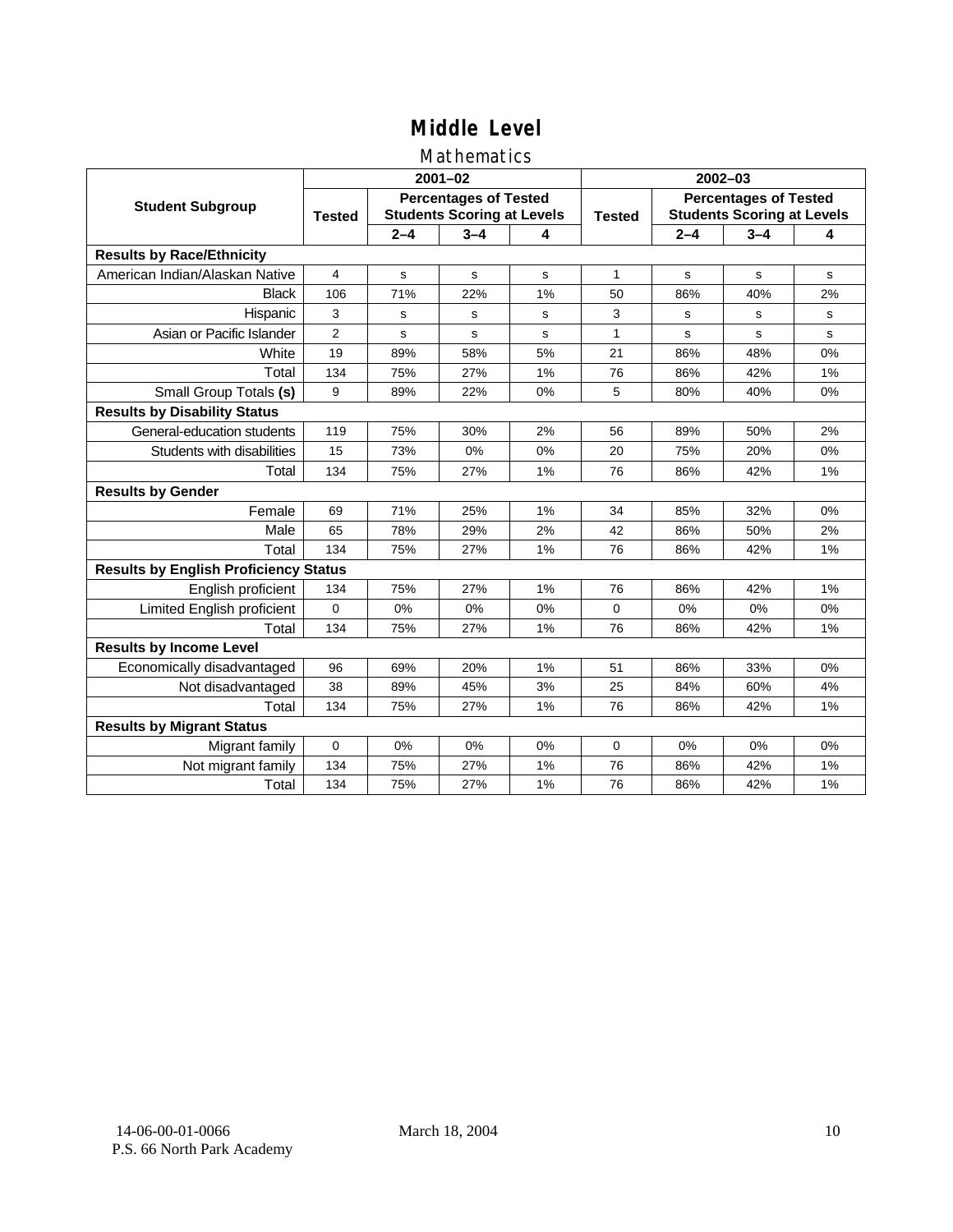#### Science

|                                              |                 |                                                                   | $2001 - 02$ |       | $2002 - 03$   |                                                                   |         |     |
|----------------------------------------------|-----------------|-------------------------------------------------------------------|-------------|-------|---------------|-------------------------------------------------------------------|---------|-----|
| <b>Student Subgroup</b>                      | <b>Tested</b>   | <b>Percentages of Tested</b><br><b>Students Scoring at Levels</b> |             |       | <b>Tested</b> | <b>Percentages of Tested</b><br><b>Students Scoring at Levels</b> |         |     |
|                                              |                 | $2 - 4$                                                           | $3 - 4$     | 4     |               | $2 - 4$                                                           | $3 - 4$ | 4   |
| <b>Results by Race/Ethnicity</b>             |                 |                                                                   |             |       |               |                                                                   |         |     |
| American Indian/Alaskan Native               | 4               | $\mathbf{s}$                                                      | s           | s     | 1             | s                                                                 | s       | s   |
| <b>Black</b>                                 | 101             | 98%                                                               | 70%         | 10%   | 49            | 96%                                                               | 69%     | 16% |
| Hispanic                                     | 2               | s                                                                 | s           | s     | 3             | s                                                                 | s       | s   |
| Asian or Pacific Islander                    | $\overline{2}$  | s                                                                 | s           | s     | $\mathbf{1}$  | s                                                                 | s       | s   |
| White                                        | 19              | 100%                                                              | 95%         | 53%   | 20            | 95%                                                               | 90%     | 25% |
| Total                                        | 128             | 98%                                                               | 74%         | 16%   | 74            | 96%                                                               | 74%     | 19% |
| Small Group Totals (s)                       | 8               | 100%                                                              | 75%         | $0\%$ | 5             | 100%                                                              | 60%     | 20% |
| <b>Results by Disability Status</b>          |                 |                                                                   |             |       |               |                                                                   |         |     |
| General-education students                   | 113             | 98%                                                               | 73%         | 18%   | 54            | 94%                                                               | 74%     | 24% |
| Students with disabilities                   | $\overline{15}$ | 100%                                                              | 87%         | $0\%$ | 20            | 100%                                                              | 75%     | 5%  |
| Total                                        | 128             | 98%                                                               | 74%         | 16%   | 74            | 96%                                                               | 74%     | 19% |
| <b>Results by Gender</b>                     |                 |                                                                   |             |       |               |                                                                   |         |     |
| Female                                       | 67              | 97%                                                               | 70%         | 15%   | 34            | 94%                                                               | 65%     | 15% |
| Male                                         | 61              | 100%                                                              | 79%         | 16%   | 40            | 98%                                                               | 83%     | 23% |
| Total                                        | 128             | 98%                                                               | 74%         | 16%   | 74            | 96%                                                               | 74%     | 19% |
| <b>Results by English Proficiency Status</b> |                 |                                                                   |             |       |               |                                                                   |         |     |
| English proficient                           | 128             | 98%                                                               | 74%         | 16%   | 74            | 96%                                                               | 74%     | 19% |
| <b>Limited English proficient</b>            | $\Omega$        | 0%                                                                | $0\%$       | $0\%$ | 0             | 0%                                                                | 0%      | 0%  |
| Total                                        | 128             | 98%                                                               | 74%         | 16%   | 74            | 96%                                                               | 74%     | 19% |
| <b>Results by Income Level</b>               |                 |                                                                   |             |       |               |                                                                   |         |     |
| Economically disadvantaged                   | 91              | 98%                                                               | 68%         | 10%   | 51            | 96%                                                               | 71%     | 12% |
| Not disadvantaged                            | 37              | 100%                                                              | 89%         | 30%   | 23            | 96%                                                               | 83%     | 35% |
| Total                                        | 128             | 98%                                                               | 74%         | 16%   | 74            | 96%                                                               | 74%     | 19% |
| <b>Results by Migrant Status</b>             |                 |                                                                   |             |       |               |                                                                   |         |     |
| Migrant family                               | 0               | 0%                                                                | 0%          | 0%    | 0             | 0%                                                                | 0%      | 0%  |
| Not migrant family                           | 128             | 98%                                                               | 74%         | 16%   | 74            | 96%                                                               | 74%     | 19% |
| Total                                        | 128             | 98%                                                               | 74%         | 16%   | 74            | 96%                                                               | 74%     | 19% |